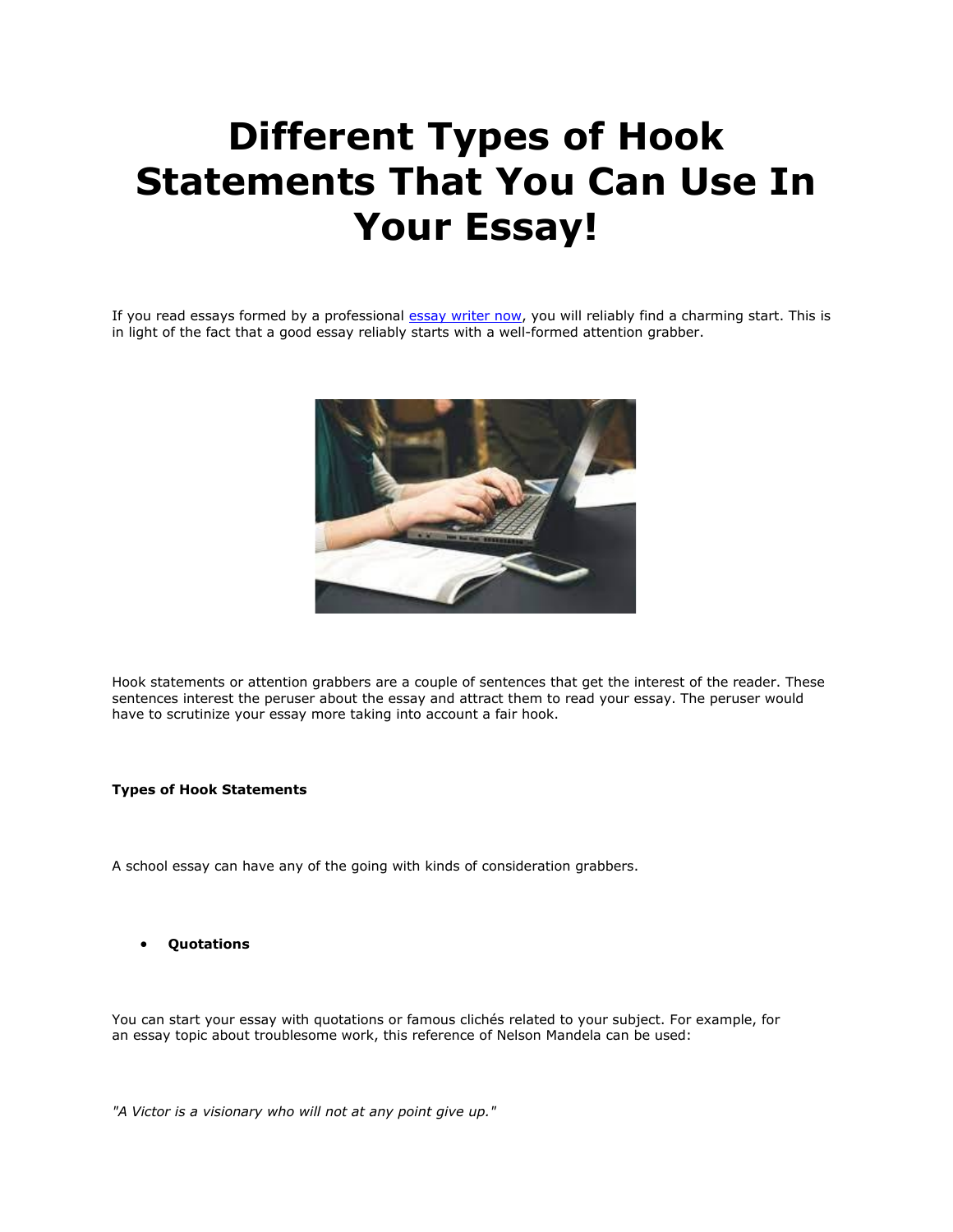## • **Analogies**

You can differentiate your subject and a notable model or situation as a start. Then, it might be used in an essay that requires the portrayal a thing or a person. A model can be:

"*Getting a good profession looks like finding the two socks of a couple."*

#### • **Articulation or Proclamation**

An articulation or proclamation can similarly serve to be nice hook for your essay. It can give a strong starting to the essay and help you with building your conflict. They are by and large enjoyed in antagonistic or compelling essays. A delineation of such an articulation is:

"The anthropogenic activities are the huge justification for a perilous climatic deviation, not the destructive occasions."

Exactly when you consign a subject to an essay composing administration, you can give them your assertion or insistence as demonstrated by your position, and they can add it as the snare in the essay.

#### • **Excited or Creative Connotations**

These sorts of hook statements are by and large used for story essays. They join words that make an exciting temptation for the peruser or call their innovative psyche. A couple of occurrences of these consideration grabbers include:

"I can fathom the impression of being far off from every other person as I quarantine myself. Do you feel something almost identical? In any case, is it the central matter of perspective on Coronavirus you observed? Taking everything into account, I saw more."

• **Anecdote**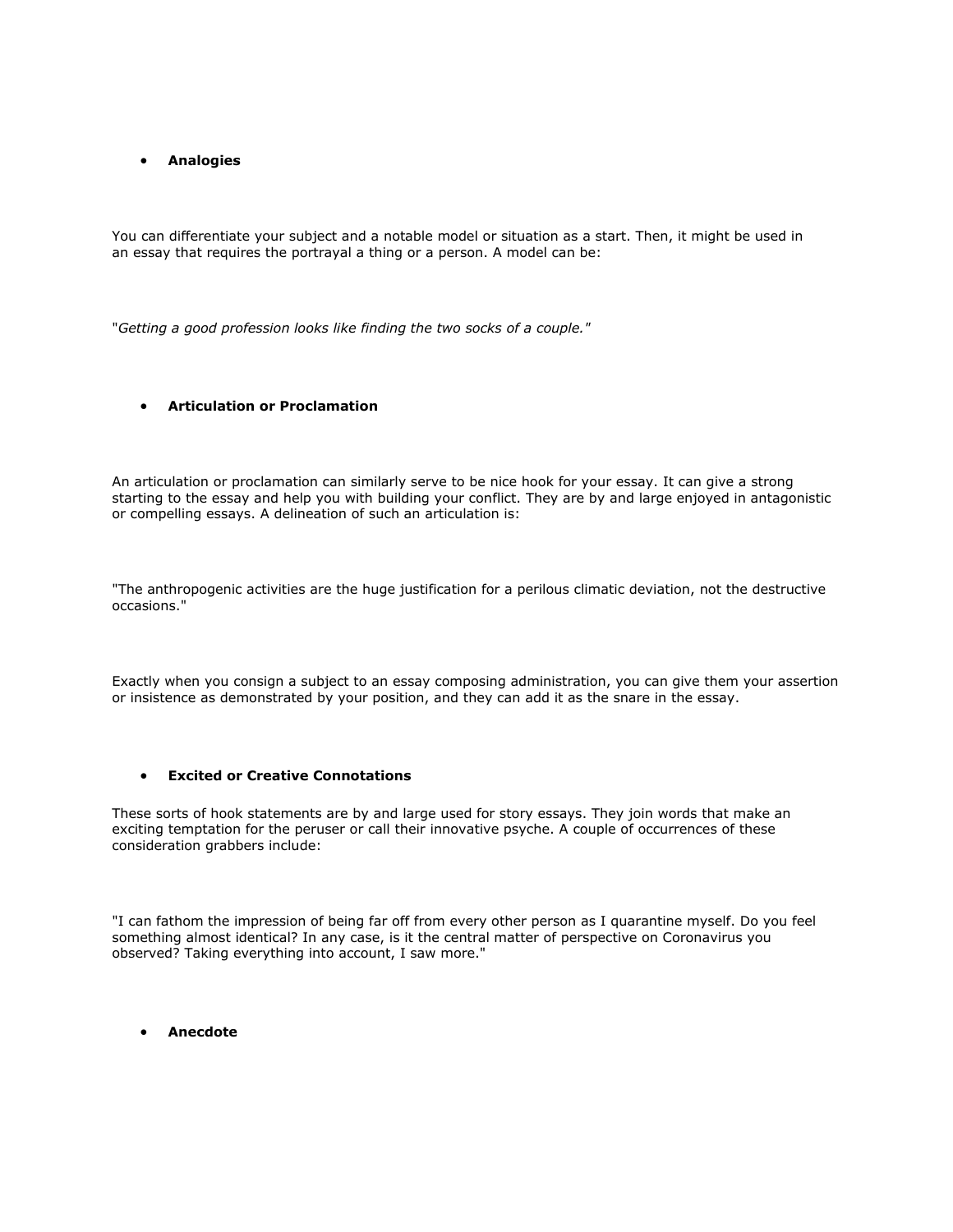Anecdote is a concise story from your normal schedule that relates to the topic. It will in general be a senseless story as well. Regardless, it should not uncover your subject a great deal anyway ought to simply indirectly show your point.

"I like bantering with myself. It is likely my most noticeable enjoyment. I consistently have significant conversations without any other person, and I am so sharp every so often I don't appreciate a single articulation of what I'm saying," by The Rocket from The Glad Ruler and Different Stories by Oscar Wilde.

Your internet-based [essaywriternow](https://essaywriternow.com/) themselves can create a story, or they can take them from an already present story, like the one above.

• **Questions**

Presenting requests is similarly a method of starting your essay. You can affect the inventive brain of someone by asking them a question. On the other hand, you can cause them to contemplate something that they wouldn't have thought about already. They should scrutinize your essay to know the reaction to the inquiry. One such model is:

"What is more charming for understudies Online Learning or close-by classes?"

### • **Facts and Demographics**

Another method of starting your essay is through amazing facts or experiences about the subject. A reality can quickly get a peruser's attention and cause them to comprehend the importance of the point. For instance:

"20 % of US population suffers from mental health diseases".

• **Metaphors**

Metaphors are words or articulations that indirectly suggest your subject through a relationship. You endeavor to explain something by differentiating something truly interesting yet has comparable qualities. Metaphors are generally preferred for story essays. In story essays, you symbolically depict the individual as an attention grabber.